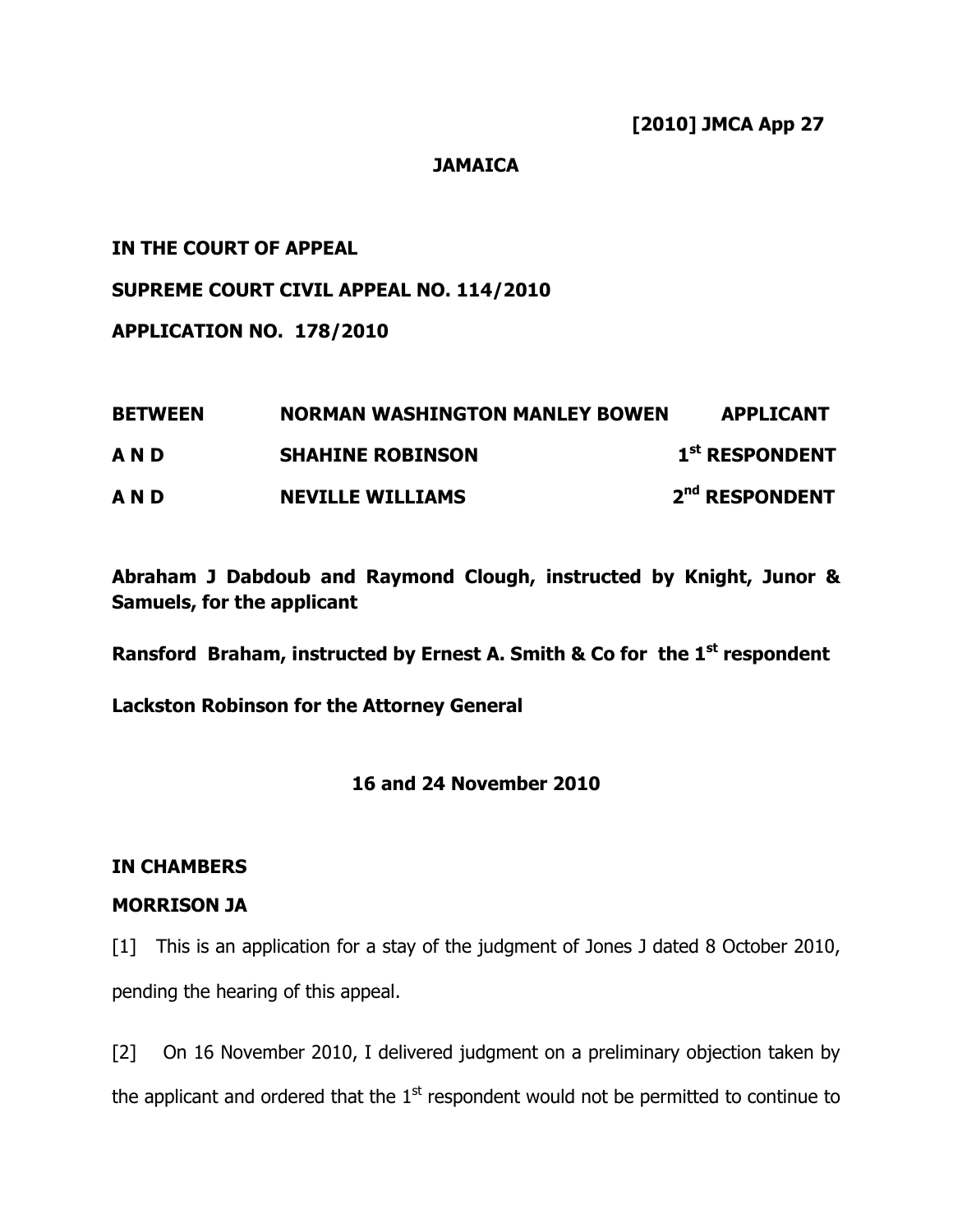appear or to act as a party against the petition, although she remained a respondent in the proceedings. As a consequence of this ruling, the  $1<sup>st</sup>$  respondent, although represented by counsel (who were present at all times), has taken no part in the hearing of the substantive application.

[3] In my judgment on the preliminary objection I outlined briefly the background to this application and I do not propose to repeat it here. The grounds of the appeal against Jones J's judgment are as follows:

- (a) That in arriving at his decision the learned judge erred in not considering the facts set out in the affidavit of the claimant which was the only evidence properly before him and in failing to do so the judge erred in not declaring Oswest Senior-Smith the duly elected Member of Parliament for the constituency of Saint Ann North Eastern.
- (b) That the learned judge erred in making his decision declaring the seat vacant without affording the claimant and/or his attorneys-atlaw the opportunity to address him on the question as to whether by law and based on the evidence before him Mr Senior-Smith should have been returned as the duly elected member of the House of Representatives for the constituency of Saint Ann North Eastern.
- (c) That the learned judge erred in declaring the seat vacant as he lacked the jurisdiction as an application to substitute a respondent was filed and served on the claimant's attorneys-at-law on 1 October 2010, well within the 14 days stipulated by section 15 of the Election Petitions Act, by one Neville Williams.

[4] On the application now before the court, the applicant now seeks an order "that the Judgment of the Honourable Mr. Justice Roy Jones delivered on the  $8<sup>th</sup>$  day of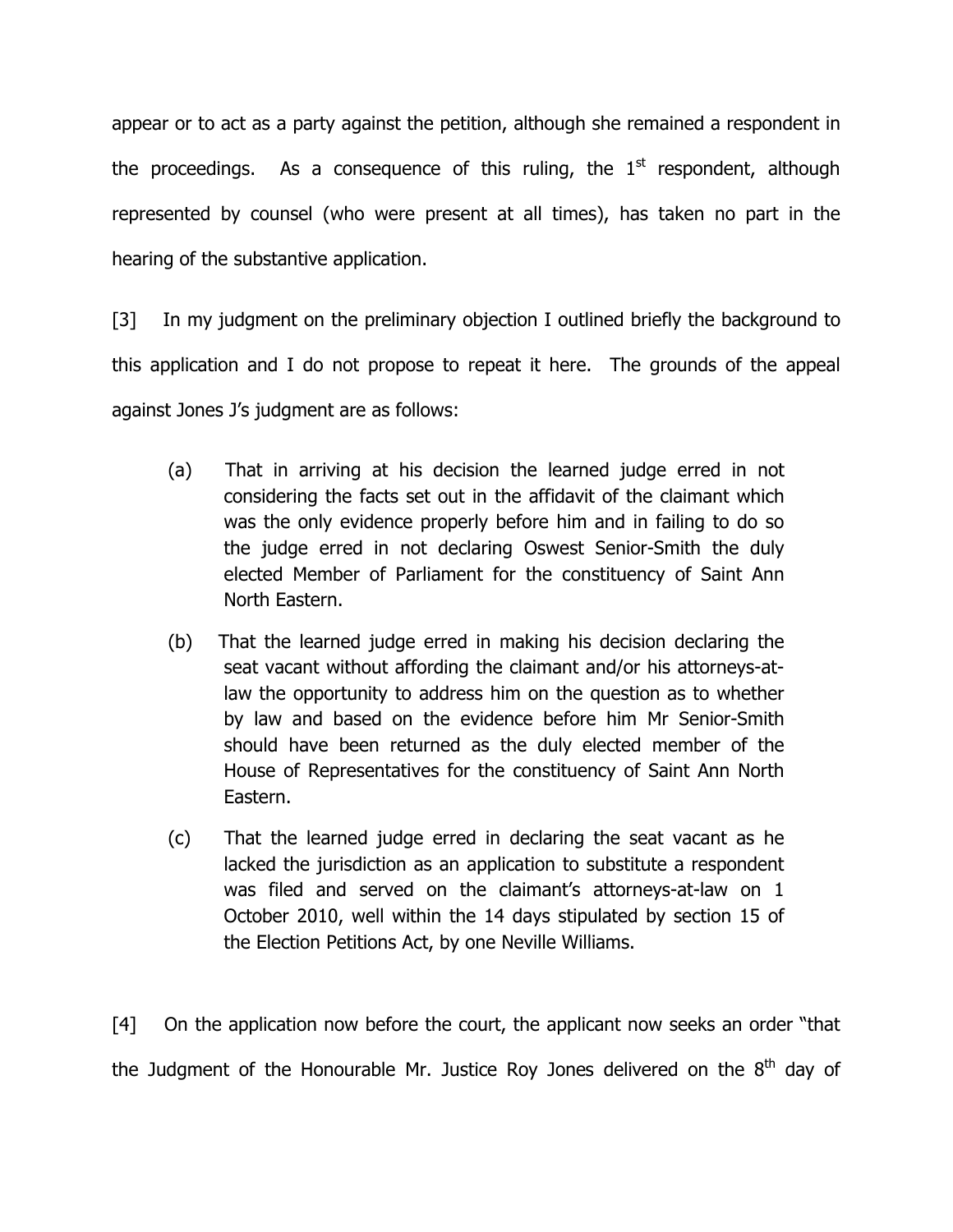October 2010 be stayed pending the hearing of this Appeal". The application is supported by an affidavit sworn to on 11 October 2010 by Mr Raymond Clough, who is a member of the applicant's legal team. In that affidavit Mr Clough, after outlining the contents of the applicant's election petition and the circumstances in which the  $1<sup>st</sup>$ respondent came to file notice of her intention not to oppose the petition, states as follows:

- "8. That on the  $1<sup>st</sup>$  day of October 2010 Messrs Kent Gammon & Co. acting on behalf of one Neville Williams, filed in the Supreme Court a Notice of Application to be substituted as a Respondent and the said Notice together with the Affidavit in Support was duly served on the Claimant's Attorneys-at-Law on the  $1<sup>st</sup>$  day of October 2010 at 3:20 pm.
- 9. That on the  $4<sup>th</sup>$  day of October 2010, upon the petition coming on for hearing before His Lordship Justice Mr Roy Jones, Mr Kent Gammon attempted to make the application for Mr Neville Williams to be substituted as a Respondent but his Lordship advised that he had no such application before him and had not seen any such application. His Lordship further stated that the only application he was prepared to deal with on that day was the application for indemnity costs.
- 10. That after hearing the Claimant's Counsel and the  $1<sup>st</sup>$ defendant's Counsel on the application for indemnity costs his Lordship reserved his decision and indicated that the Notice of Intention not to oppose the Election petition was published in the Jamaica Gazette on the 23rd day of September 2010 and accordingly the 14 days had not yet expired whereby he could deal with the determination of the seat. The Court was adjourned to the  $8<sup>th</sup>$  day of October 2010.
- 11. That on the  $8<sup>th</sup>$  day of October 2010, on attendance at Court, the Learned judge proceeded to hand down a written Judgment which included a determination declaring the seat vacant. Counsel for the Claimant indicated that Claimant was not afforded the opportunity to make submissions in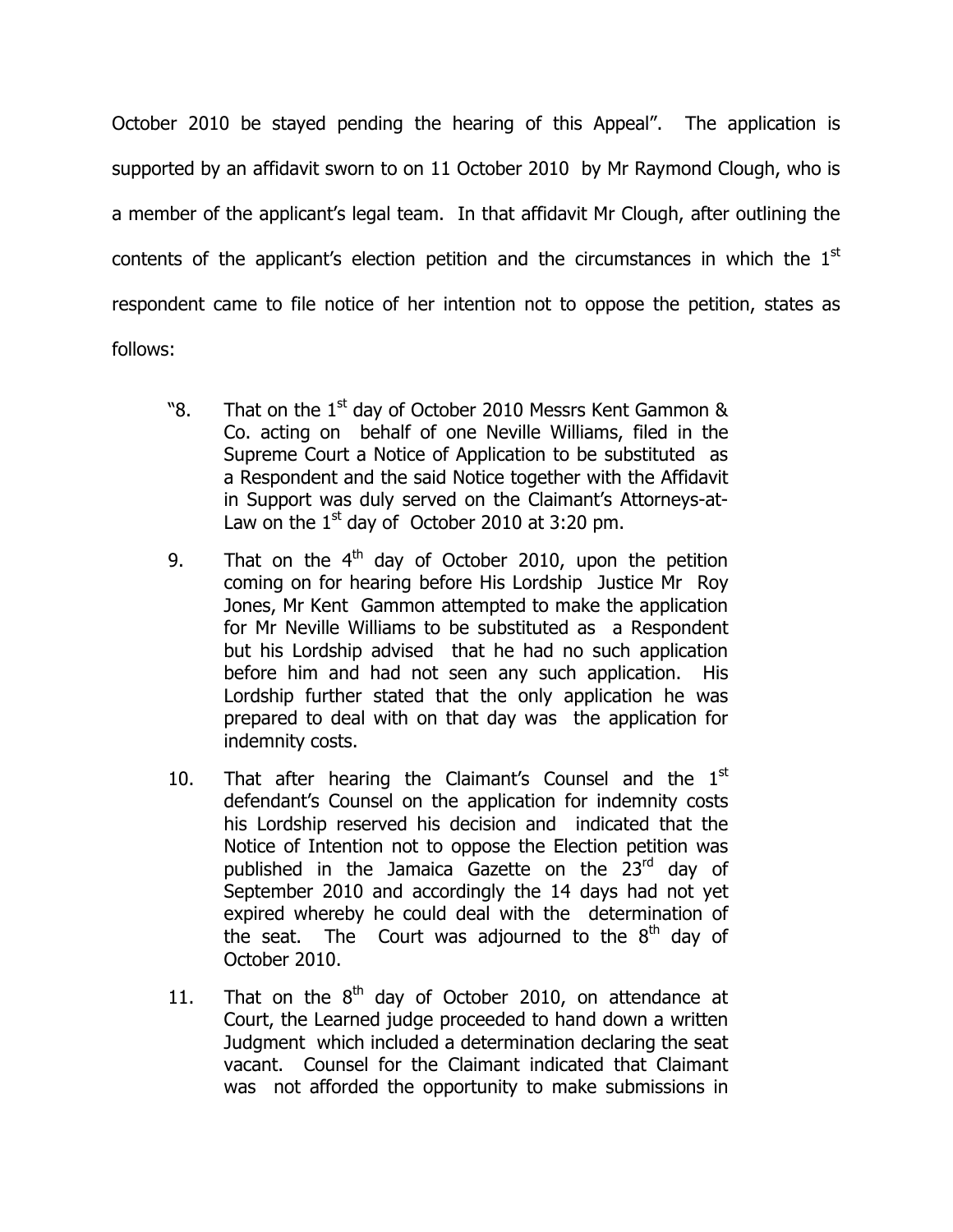relation to whether or not Mr Oswest Senior Smith ought to be declared the duly elected Member of Parliament. His Lordship indicated that as he had already made a ruling the Claimant should appeal.

- 12. That on the  $8<sup>th</sup>$  day of October at approximately 2:30 p.m. the Claimant filed an Appeal and I beg to refer This Honourable Court to the Notice and Grounds of Appeal filed herein.
- 13. That the Appeal had a good prospect of success.
- 14. That having declared the seat vacant and an appeal having been lodged the Election Petition is still not finalized and accordingly no election should be held to fill the vacancy and stay of execution should therefore be issued.
- 15. That should an election be held to fill the vacancy and the Appellant be successful on his Appeal the decision of the Court of Appeal would result in confusion and further litigation to determine who is the lawful Member of Parliament for the Constituency of Saint Ann North East."
- [5] In a very helpful written submission provided to the court by Mr Dabdoub, the

applicant sets out the main bases of the application as follows:

## "STAY OF EXECUTION

44. The Claimant submits that this Honourable Court ought to stay execution of the Judgment of the Honourable Mr Justice Roy Jones on two basis:

## GROUND ONE

That the Learned Judge, having had notice that a Notice of Application was filed within fourteen days of the date of publication in the Jamaica Gazette, as required by Section 15 of the Election Petitions Act, of the  $1<sup>st</sup>$  Respondent's Notice of Intention not to oppose the Petition lacked the jurisdiction to come to a conclusion in respect to the Petition as there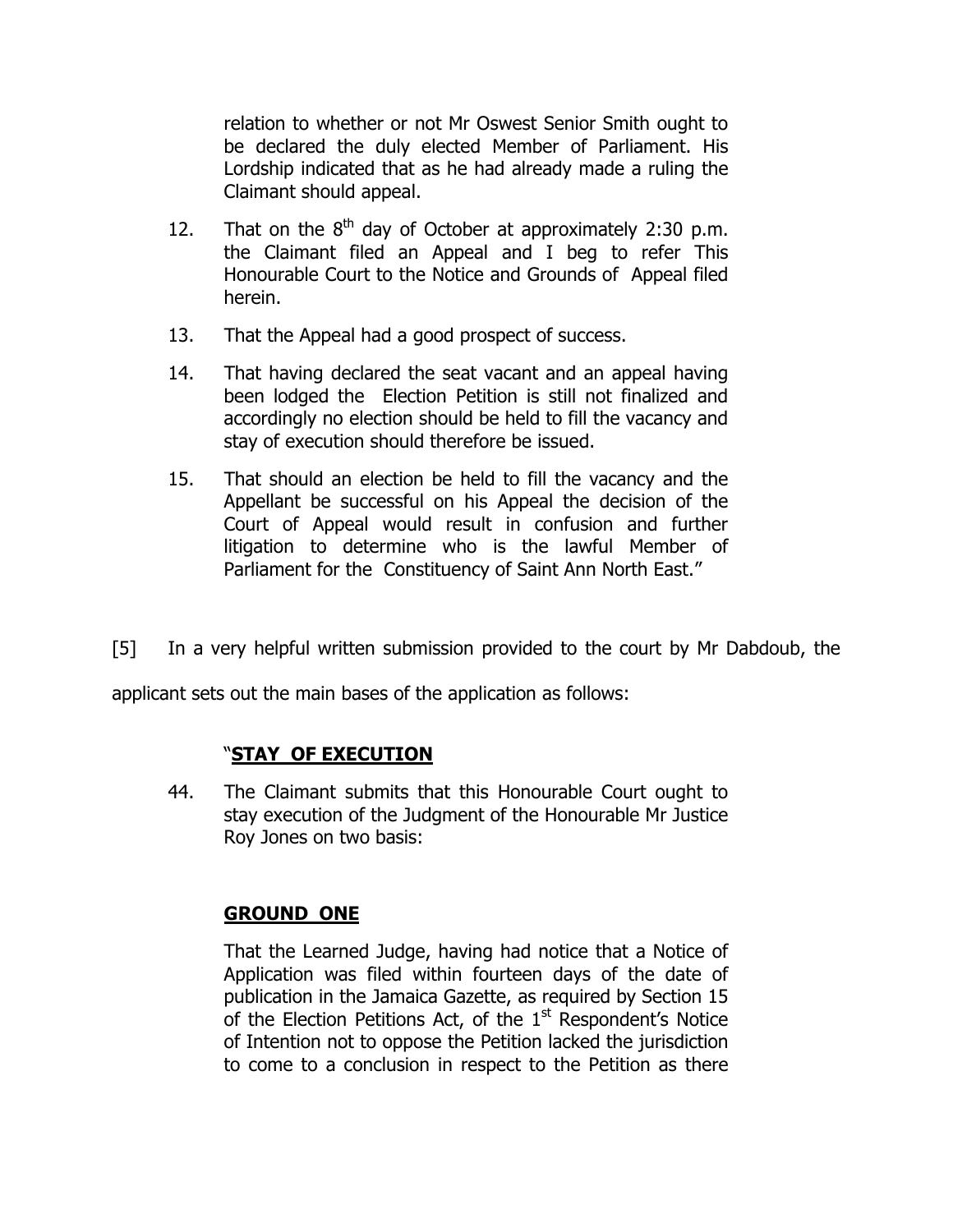was an application for substitution of the  $1<sup>st</sup>$  Respondent pending before the Court.

- 45. That there is no doubt that Neville Williams had a right to be substituted as a Respondent and having had notice that an application had been filed within the time allowed by Section 15 His Lordship ought to have heard the said Application or await the outcome of the said Application before making his ruling declaring the seat vacant.
- 46. That in failing to do so His lordship exceeded his jurisdiction as his right to determine the Petition had been suspended by the intervention of Neville Williams.

# GROUND TWO

- 47. From as long ago as 1859 in the case of the Athlone Election 1859, it was decided that writ of election must [not] be issued if the seat which has been vacated be claimed on behalf of another candidate. The ruling in that case was that the writ be withheld until after the trial of the claim.
- 48. In this matter the proceedings under the Election Petitions Act have not been completed as pursuant to the provisions of the Act the Appellant has filed an appeal in which he complains that he was denied the opportunity to be heard on the question of the order seeking that the seat be awarded to Oswest Senior-Smith. In other words, the trial of the petition has not been concluded until his Lordship rules on the question of whether the seat should be awarded to Mr Senior-Smith. That the Claimant having claimed the seat for another candidate the proceedings ought to be stayed pending the outcome of the Appeal against the decision declaring the election null and void and the seat vacant without deciding on the question of whether some other person should be returned as the duly elected candidate.
- 49. Further the Appellant submits Section 20(f) requires His Lordship to determine if 'any or what other person was duly returned or elected' and that His Lordship failed to hear submissions in that regard despite the fact that the Petition sought an order that Oswest Senior Smith be declared elected."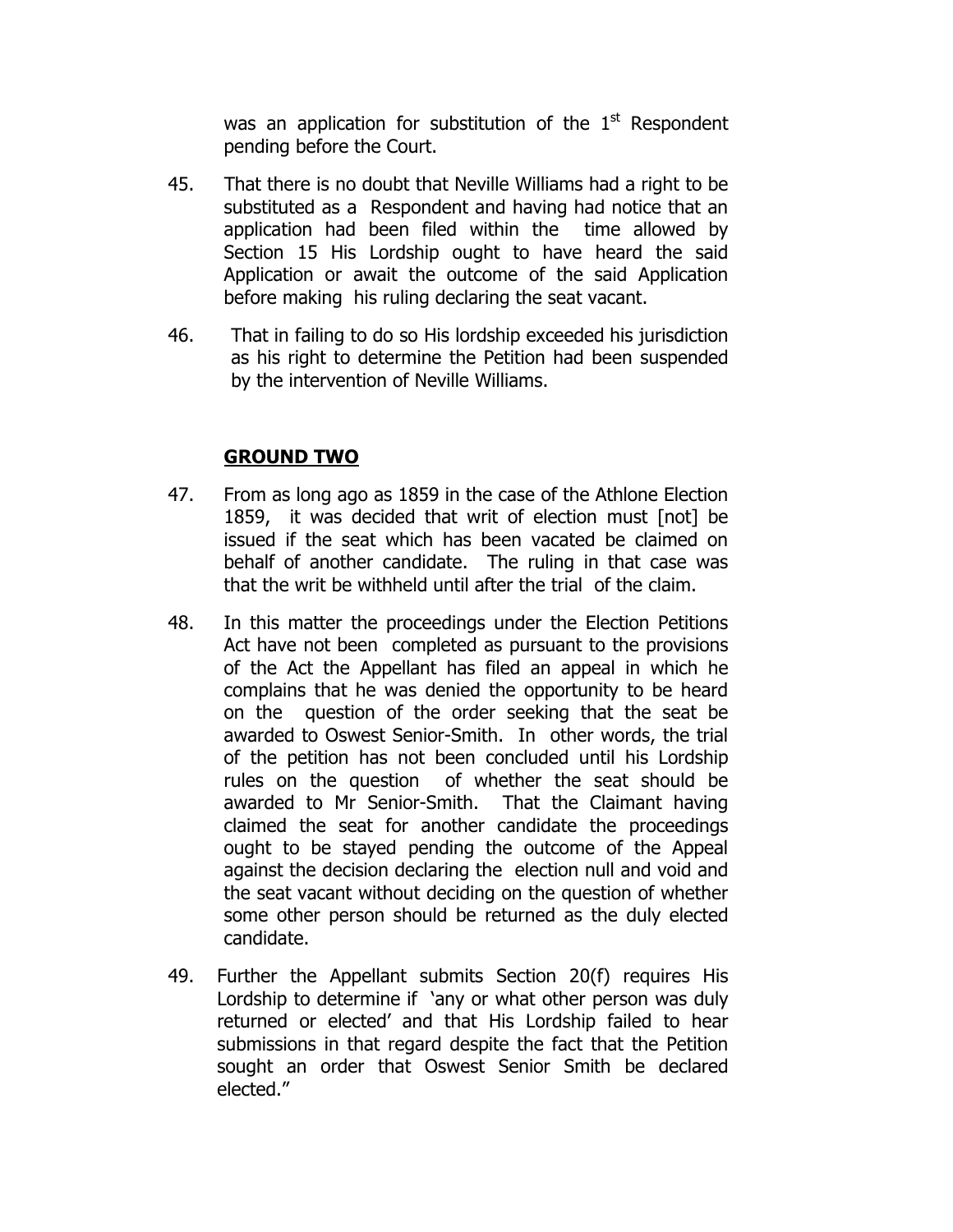[6] In support of these submissions, Mr Dabdoub referred me to a passage from Erskine May's Treatise on the Law, Privileges, Proceedings and Usage of Parliament (23<sup>rd</sup> edn, pages 40-41) and two election cases from India, **D. Sanjeevayya v Election Tribunal Andra Pradesh** (1967 SCR (2) 489) and **Sri Thomas Mates Gudhino v Election Commission of India** (AIR 2002 Kant 232). This material suggests that a writ for a bye-election should not normally be issued "if the seat which has been vacated be claimed on behalf of another candidate" (May, page 40).

[7] The jurisdiction of a single judge of the Court of Appeal to order a stay is to be found in rule 2.11(1)(b) of the Court of Appeal Rules 2002 ('the CAR'), which provides for the making of an order "for a stay of execution of any judgment or order against which an appeal has been made pending the determination of the appeal". The first question which arises is therefore whether I do in fact have the power to make the order sought by the applicant, which is that the judgment of Jones J "be stayed pending the hearing of this appeal".

[8] Section 20(f) of the Election Petitions Act sets out the orders that the judge of the Supreme Court who hears an election petition is empowered to make at the conclusion of the evidence in a trial on an election petition. It provides as follows:

> "At the conclusion of the trial, the Judge shall determine whether the member of the House of Representatives or the Parish Council, or the Council of the Kingston and St. Andrew Corporation, as the case may be, whose return or election is complained of, or any and what other person, was duly returned or elected, or whether the election was void, and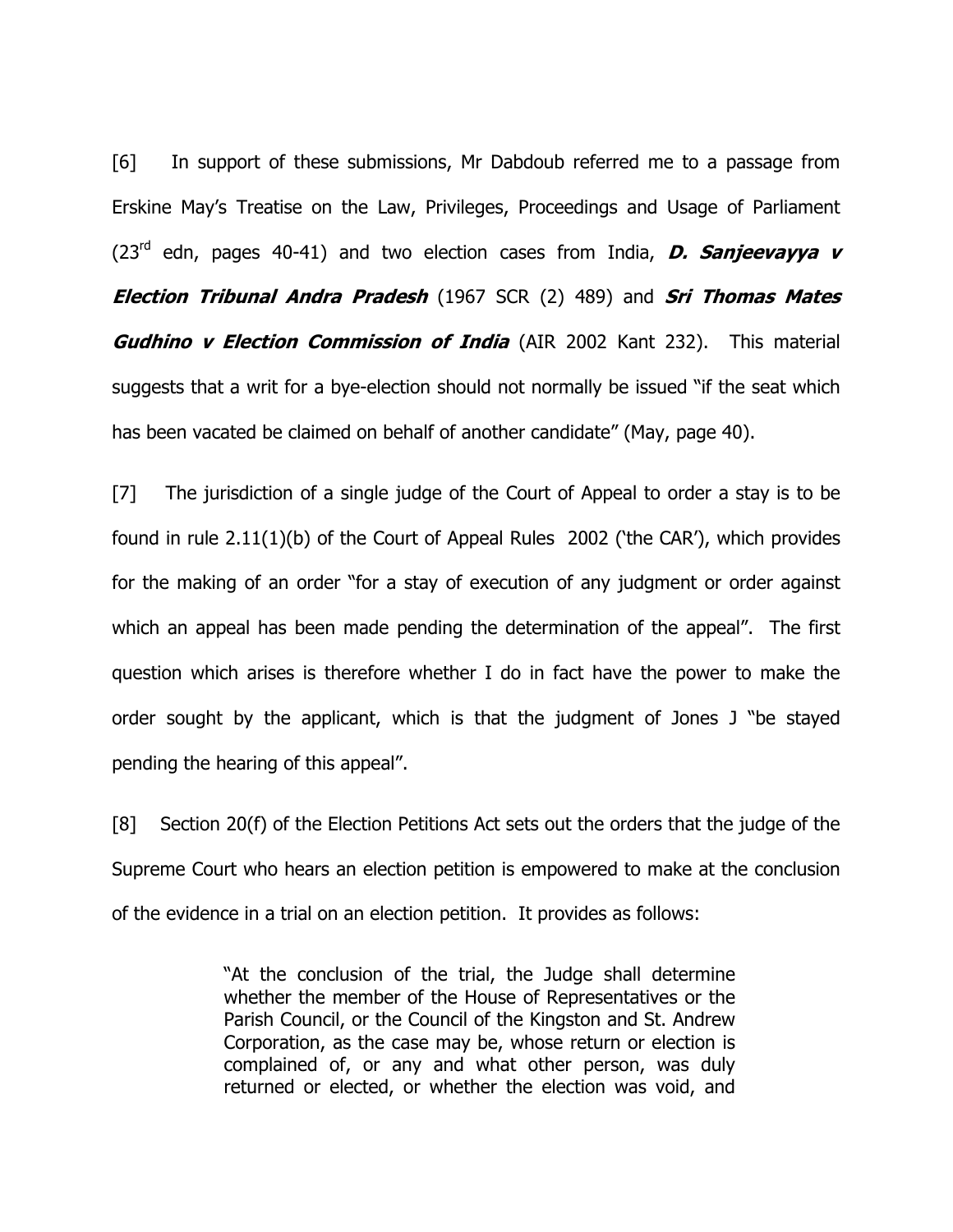shall certify such determination to the Speaker of the House of Representatives, or, if the Speaker be the respondent, to the Deputy Speaker, in the case of an election to the House of Representatives, or to the chairman of the Parish Council, or if such chairman be the respondent, to the vice-chairman, in the case of an election to a Parish Council or to the Mayor of the Kingston and St. Andrew Corporation or, if the Mayor be the respondent, to the Deputy Mayor, in the case of an election to the Kingston and St. Andrew Corporation; and subject to an appeal under section 22 the return shall be confirmed or altered, or the writ for a new election shall be issued, as the case may require, in accordance with such determination."

- [9] The operative paragraphs of Jones J's judgment accordingly read as follows:
	- "1. That by virtue of Section 39 and 40 (2) (a) of the Constitution of Jamaica Mrs Shahine Robinson was not qualified to be elected as a Member of the House of Representatives and accordingly the election of September 3, 2007 for the Constituency of Saint Ann North East is null and void and of no effect and the seat is declared vacant.
	- 2. That I do so certify to the Speaker of the House of Representatives.
	- 3. That the Claimant do serve a copy of this Judgment on the Speaker of the House of Representatives and the Clerk of the Houses of Parliament.
	- 4. That the  $1<sup>st</sup>$  Respondent (the unsuccessful party) shall pay all the costs (meaning on an indemnity basis) of the Claimant (the successful party) in accordance with CPR 64.6 (1) to be taxed by the Registrar of the Supreme Court in accordance with CPR 65.13 if not agreed."

[10] It will immediately be seen that the judgment is in substance declaratory, rather than executory, by which I mean that although it does make a pronouncement with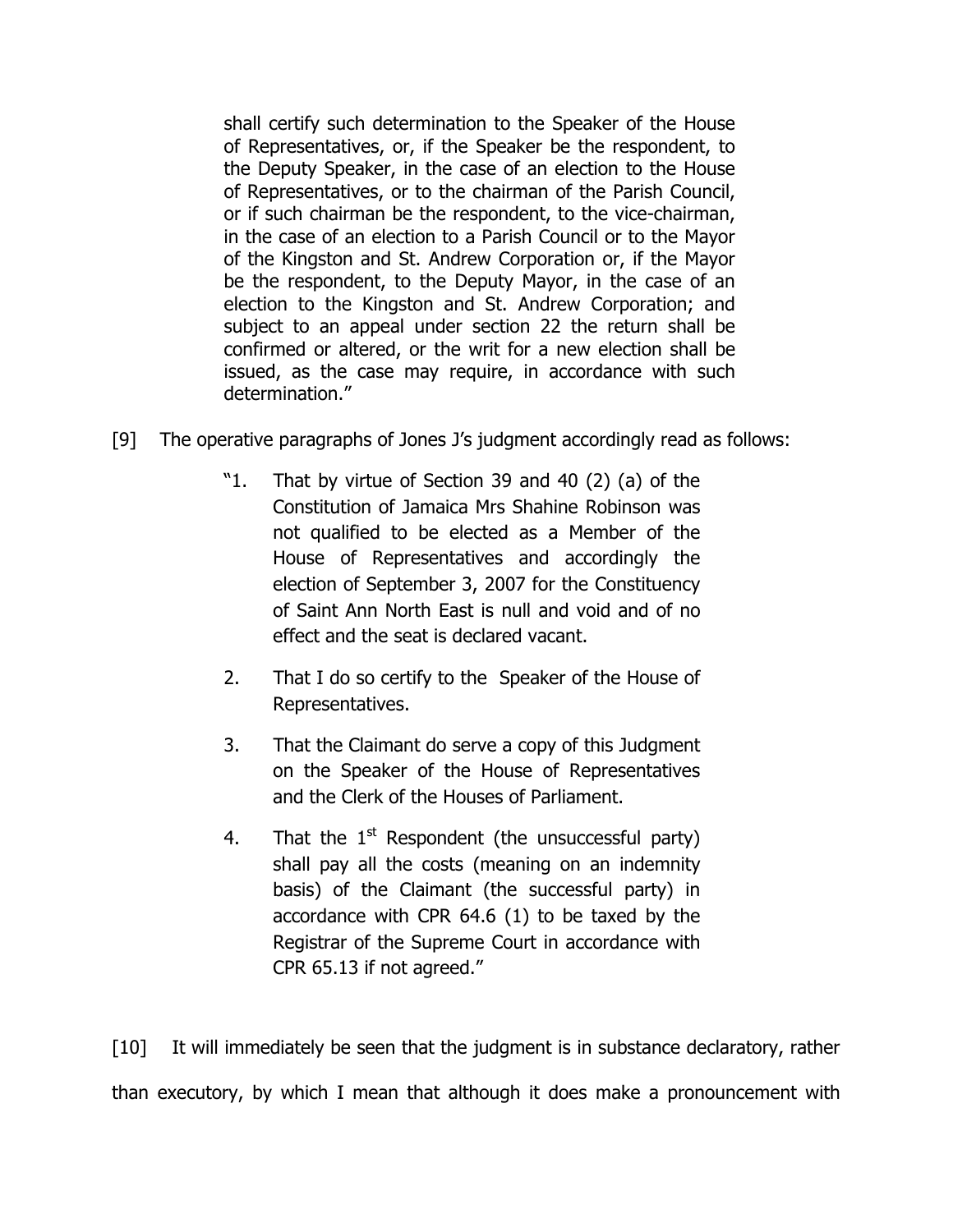regard to the  $1<sup>st</sup>$  defendant's status as a member of the House of Representatives, it does not purport to order the  $1<sup>st</sup>$  defendant to act in a particular way, such as to pay damages or to refrain from interfering with the claimant's rights, either of which would be enforceable by execution if disobeyed. The distinction between the two types of judgment is well expressed by Zamir & Woolf as follows (in 'The Declaratory Judgment', 2<sup>nd</sup> edn. para. 1.02):

> "A declaratory judgment is a formal statement by a court pronouncing upon the existence or non-existence of a legal state of affairs. It is to be contrasted with an executory, in other words, coercive, judgment which can be enforced by the courts. In the case of an executory judgment, the courts determine the respective rights of the parties and then order the defendant to act in a certain way, for example, by an order to pay damages or to refrain from interfering with the plaintiff's rights; if the order is disregarded, it can be enforced by official action, usually by levying execution against the defendant's property or by imprisoning him for contempt of court. A declaratory judgment, on the other hand, pronounces upon a legal relationship but does not contain any order which can be enforced against the defendant. Thus the court may, for example, declare that the plaintiff is the owner of certain property, that he is a British subject, that a contract to which he is a party has or has not been determined, or that a notice served upon him by a public body is invalid and of no effect. In other words, the declaration simply pronounces on what is the legal position."

[11] Although the application before me seeks an order staying "the Judgment" of Jones J, it will already have been seen that the power given by rule 2.11 is to "stay execution of any judgment or order". However, I make no point about this, since it is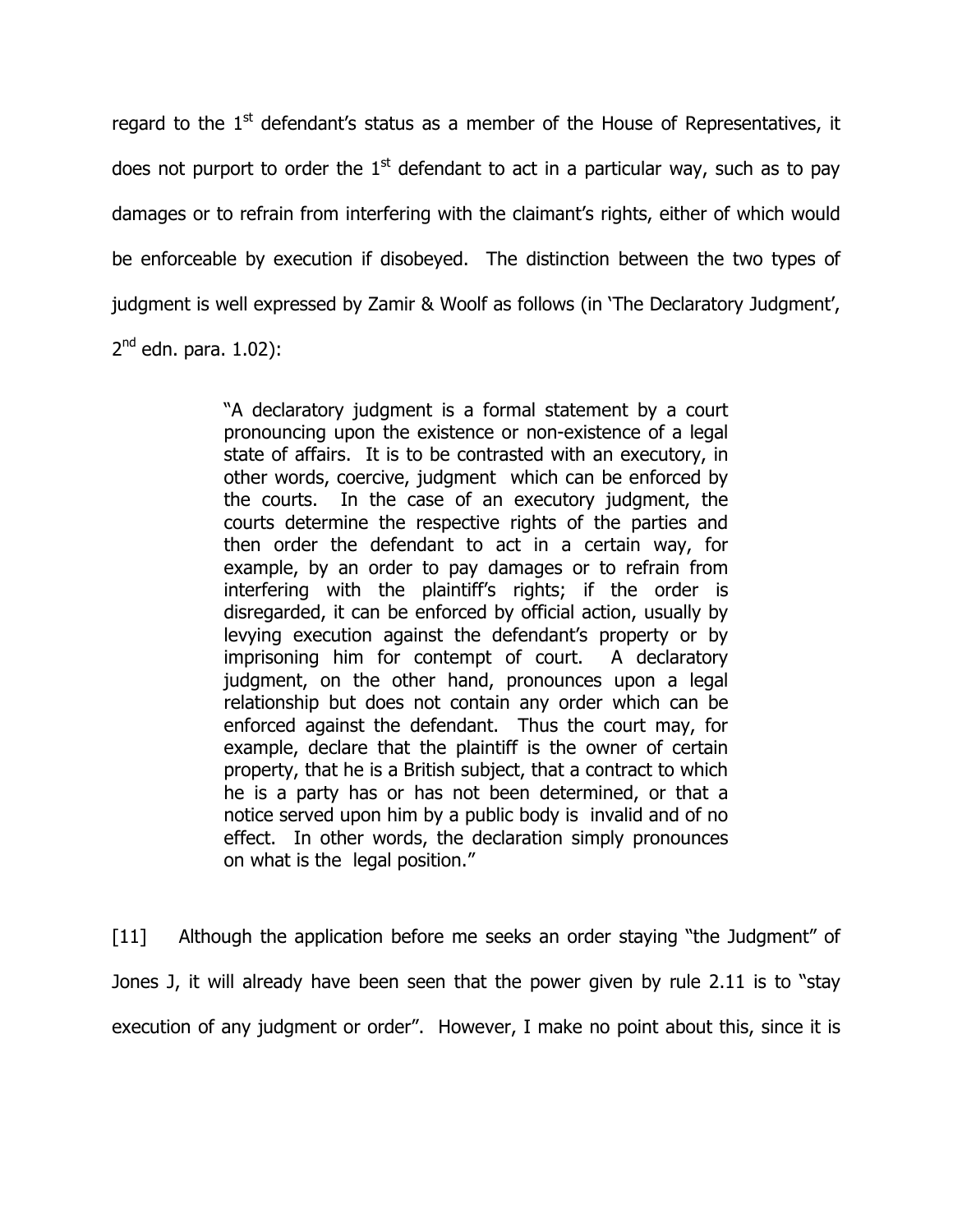clear from Mr Clough's affidavit that the application is in substance for a stay of execution.

[12] More to the point, in my view, is the further question that now arises, which is whether the court has any power to stay execution of a purely declaratory order. Although the word 'execution' is not defined in the CAR, it is, as Lord Denning MR observed in Re Overseas Aviation Engineering (G.B.) Ltd [1963] Ch. 24, 39, "a word familiar to lawyers…[which] means, quite simply, the process for enforcing or giving effect to the judgment of the court". This dictum is cited as authority for the definition, in almost identical terms, to be found in Halsbury's Laws of England  $(4<sup>th</sup>$  edn, vol. 17, at para. 401) and it clearly connotes, in my view, the setting in motion of some kind of process, directed at the party obliged by the terms of the judgment to give effect to it.

[13] In the work 'Declaratory Orders',  $2^{nd}$  edn, Mr P. W. Young QC, an Australian author, makes the point (at para. 212), that "The enforceability of a declaratory order is the weak spot in its armour, as there is no sanction built into the declaratory relief". And further (at para. 2408) -

> "The effect of the court's order is not to create rights but merely to indicate what they have always been…Because of this, if an appeal is lodged against a declaratory order, conceptually there can be no stay of proceedings. Thus if it is held that the decision of a licensing authority is void and accordingly the licences issued are null and void, there is no procedure whereby the court can validate those licences pending the hearing of an appeal."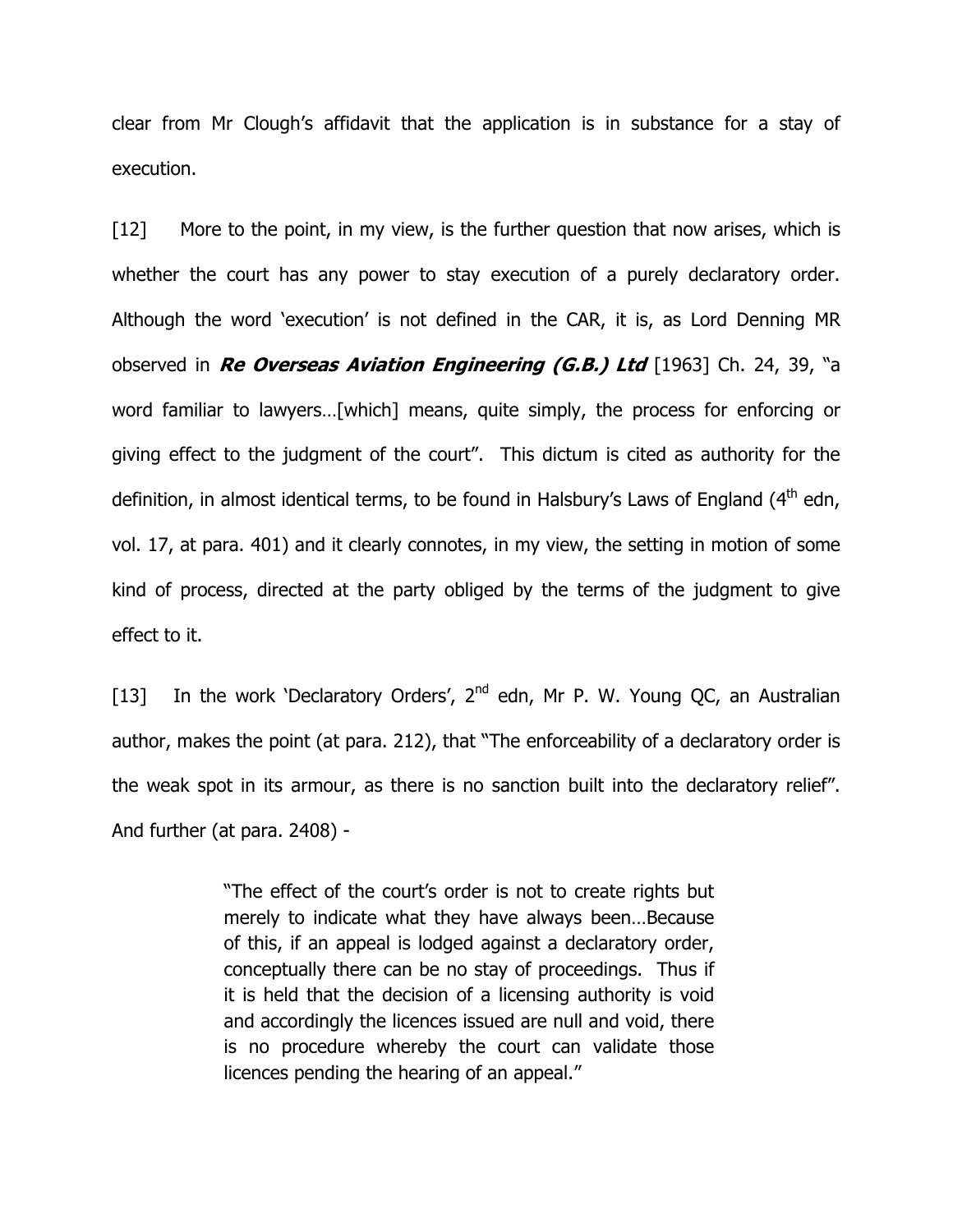[14] Thus, in the case of *Director of Public Prosecutions v Mark Thwaites et al* (SCCA No. 14/2009, Application No. 39/2009, judgment delivered 5 March 2009), this Court had to consider an application for a stay of execution of a judgment of the Full Court of the Supreme Court granting the respondents a series of declarations in respect of the constitutional status of certain statutory provisions, pursuant to which the respondents had been charged and their trial commenced in the Resident Magistrate's Court. The Director appealed and sought a stay of the proceedings in the Resident Magistrate's Court pending the hearing of the appeal. The application was heard and refused by Dukharan JA sitting as the single judge and the Director applied to the court itself for the discharge or variation of his order. The court (Panton P, Harrison and Harris JJA) dismissed the application and this is what Panton P said in his brief oral judgment (at para. 5):

> "…we are satisfied that Mr Justice Dukharan made no error, in that, it was impossible for him to stay the execution of that type of judgment delivered by the Full Court and so the application to vary or discharge his order has to be refused. So far as the request for a stay of the proceedings in the Resident Magistrate's Court is concerned we accept the submissions, and we are confident that we are correct in so accepting, that the Resident Magistrate's Court proceedings are not before us. That being so, there is nothing for us to grant a stay." (For a decision of the Court of Appeal of Belize to similar effect, see **Attorney General et al v Jeffrey Prosser et al** Civil Appeal No. 7/2006, judgment delivered 8 March 2007).